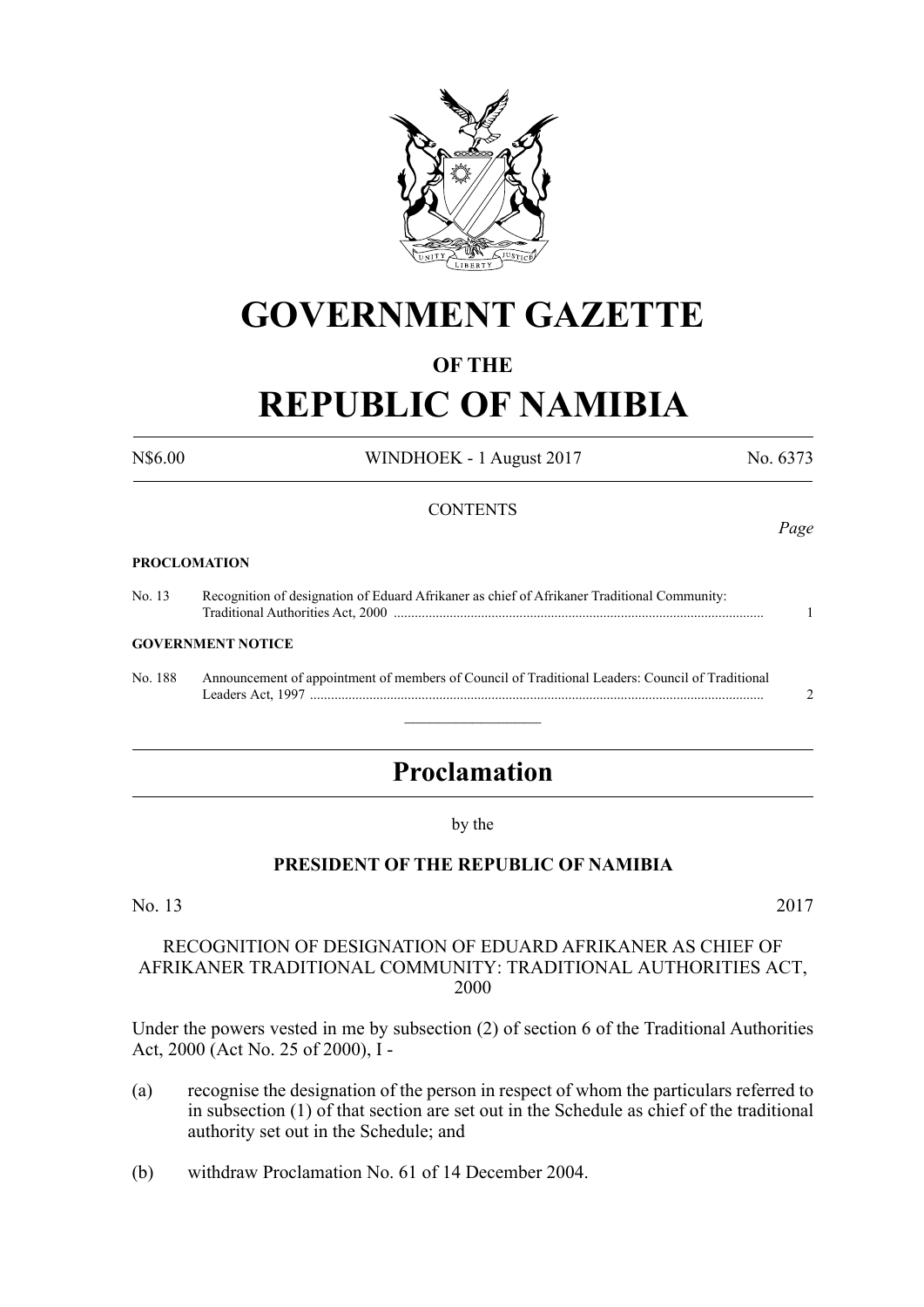Given under my Hand and the Seal of the Republic of Namibia at Windhoek, this 24th day of July Two Thousand and Seventeen.

## **H. Geingob President BY ORDER OF THE PRESIDENT**

### **SCHEDULE**

| AFRIKANER TRADITIONAL AUTHORITY |                        |  |
|---------------------------------|------------------------|--|
| Name:                           | Eduard Afrikaner       |  |
| Office:                         | Chief                  |  |
| Traditional title:              | Captain                |  |
| Date of designation:            | 7 April 2017           |  |
| Traditional community:          | /Hoa /Ara //Aixa //Aes |  |
| Physical address:               | Koherab                |  |
|                                 |                        |  |

# **Government Notice**

#### **MINISTRY OF URBAN AND RURAL DEVELOPMENT**

#### No. 188 2017

#### ANNOUNCEMENT OF APPOINTMENT OF MEMBERS OF COUNCIL OF TRADITIONAL LEADERS: COUNCIL OF TRADITIONAL LEADERS ACT, 1997

In terms of section 3(6) of the Council of Traditional Leaders Act, 1997 (Act No. 13 of 1997) I, -

- (a) announce that I have appointed the persons mentioned in column 2 of the Schedule as members of the Council of Traditional Leaders as designated by the respective Traditional Authorities mentioned in column 3 of the Schedule, with effect from the date of publication of this notice in the *Gazette*; and
- (b) amend Government Notice No. 171 of 19 September 2014 as set out in the Schedule.

### **S. Shaningwa Minister of Urban and Rural Development** Windhoek, 10 July 2017

#### **SCHEDULE**

#### **Appointment of members of council of traditional leaders.**

**1.** Names of persons designated and appointed as member of the council -

| <b>COLUMN1</b>   | <b>COLUMN 2</b>                                                        | <b>COLUMN3</b>                                 |
|------------------|------------------------------------------------------------------------|------------------------------------------------|
| <b>SERIAL/NO</b> | <b>NAME</b>                                                            | <b>NAME OF TRADITIONAL</b><br><b>AUTHORITY</b> |
|                  |                                                                        |                                                |
|                  | CHIEF: Eduard Afrikaner<br>Senior Traditional Councillor: Petrus Olman | <b>Afrikaner Traditional Authority</b>         |
|                  | <b>CHIEF: Stephanus Gariseb</b>                                        | /Gobanin Traditional Authority                 |